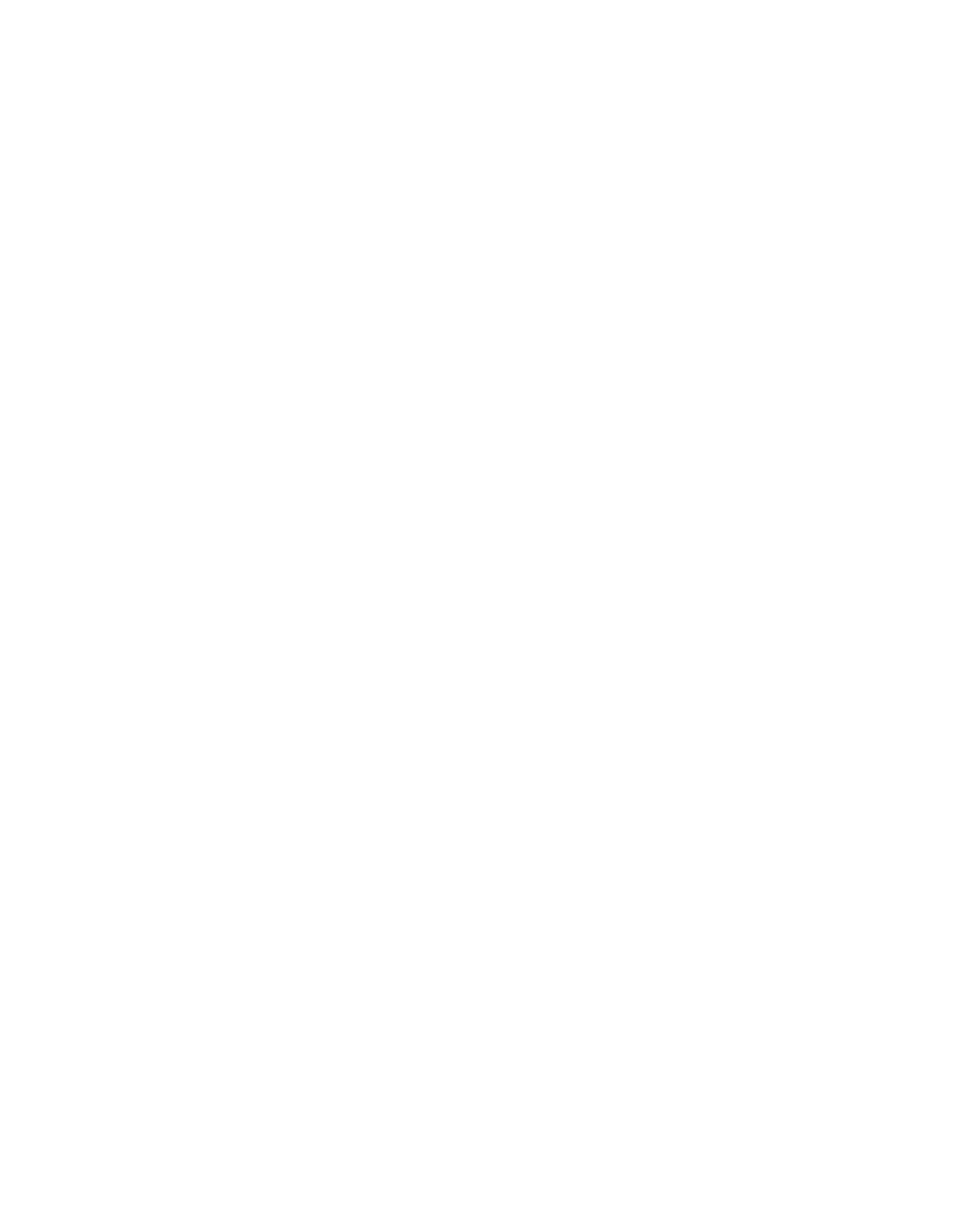### **BURKE, Justice.**

[¶1] James Robbins initiated this declaratory judgment action to challenge the constitutionality of the statutes under which the Wyoming Department of Transportation disqualified him from operating commercial motor vehicles. Rather than deciding the constitutional question, the district court ruled that the Department lacked authority to disqualify Mr. Robbins because he had not been convicted of any crime relating to driving while under the influence of alcohol. On this basis, the district court ruled that the Department lacked subject matter jurisdiction, and in turn, that the district court lacked jurisdiction to consider the declaratory judgment action.

[¶2] The Department appealed. We conclude that the district court did have subject matter jurisdiction. We will reverse and remand this case to the district court to consider Mr. Robbins' claim that the applicable statutes are unconstitutional.

## *ISSUE*

[¶3] The single dispositive issue in this case is whether the district court had subject matter jurisdiction over Mr. Robbins' declaratory judgment action.

# *FACTS*

[¶4] On March 31, 2006, James Robbins stopped his semi-tractor and trailer at the port of entry in Evanston, Wyoming. The clerks smelled alcohol on his breath, and contacted the highway patrol. A patrolman arrived at the port of entry and confronted Mr. Robbins, who admitted that he had been drinking earlier in the day. Mr. Robbins consented to chemical breath testing. Two tests were done, with respective blood alcohol concentrations of 0.040% and 0.041%.

[¶5] Mr. Robbins was not arrested, nor was he charged with any crime relating to this event. However, the Wyoming Department of Transportation notified Mr. Robbins that he would be disqualified from driving commercial motor vehicles. Mr. Robbins requested a contested case hearing before the Office of Administrative Hearings. At his hearing, Mr. Robbins asserted that he could not be disqualified because he had not been convicted of any crime. The hearing examiner rejected Mr. Robbins' argument, and upheld the Department's disqualification of Mr. Robbins.

[¶6] Mr. Robbins filed a petition for judicial review in the district court, repeating his argument that he could not be disqualified because he had not been convicted of a crime. Later, however, Mr. Robbins dismissed his petition for review, and instead filed a declaratory judgment action asserting that the applicable statutes were unconstitutional because they did not establish an appropriate burden of proof for his disqualification. The constitutional issues were briefed, and a hearing was held, but the district court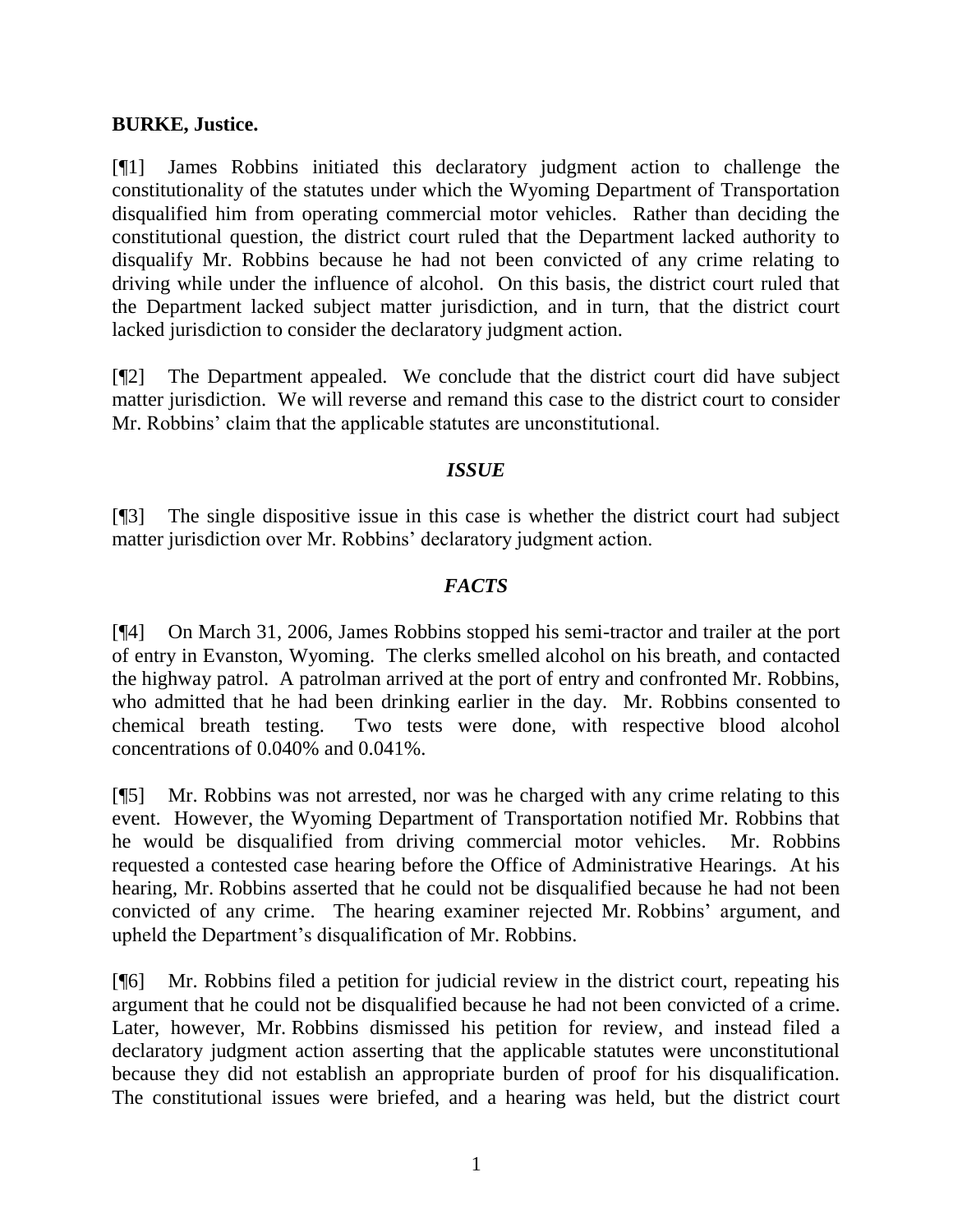declined to decide the issues presented. Instead, it ruled that the Department lacked authority to disqualify Mr. Robbins because he had not been convicted of a crime. Further, the district court ruled that the Department lacked subject matter jurisdiction, which in turn deprived the district court of subject matter jurisdiction to consider Mr. Robbins' declaratory judgment action. The Department appealed the district court's decision.

#### *STANDARD OF REVIEW*

[¶7] "Inasmuch as the facts are not in dispute and the issues present questions of law, this [C]ourt conducts a *de novo* review of the district court's conclusions of law." *Anderson v. Bommer*, 926 P.2d 959, 961 (Wyo. 1996).

#### *DISCUSSION*

[¶8] The district court's decision hinged upon this statutory provision:

(a) Any person is disqualified from driving a commercial motor vehicle for a period of not less than one (1) year if convicted of: . . .

> (ii) Driving or in actual physical control of a commercial motor vehicle while the alcohol concentration of the person's blood, breath or other bodily substance is four one-hundredths of one percent  $(0.04\%)$ .

Wyo. Stat. Ann. § 31-7-305 (LexisNexis 2007). The district court interpreted this provision to mean that a person may be disqualified from driving a commercial motor vehicle only if he is convicted of the listed offense. It interpreted the term "convicted" as referring to a criminal conviction. The district court then reached this conclusion:

> The decision by WYDOT to disqualify Robbins as a commercial driver without a conviction of one of the offenses stated in W.S. § 31-7-305(a), "falls outside the confines of the statutory guidelines articulated by the legislature [and] is contrary to law and cannot stand." *Tri County Telephone Association, Inc. v. Wyoming Public Service Commission*, 910 P.2d 1359, 1361 (Wyo. 1996). . . . The Court must conclude that neither WYDOT nor the OAH officer had subject matter jurisdiction to disqualify Robbins in the absence of a conviction of an offense specified under W.S. § 31-7-305(a). Because the agency did not have subject matter jurisdiction,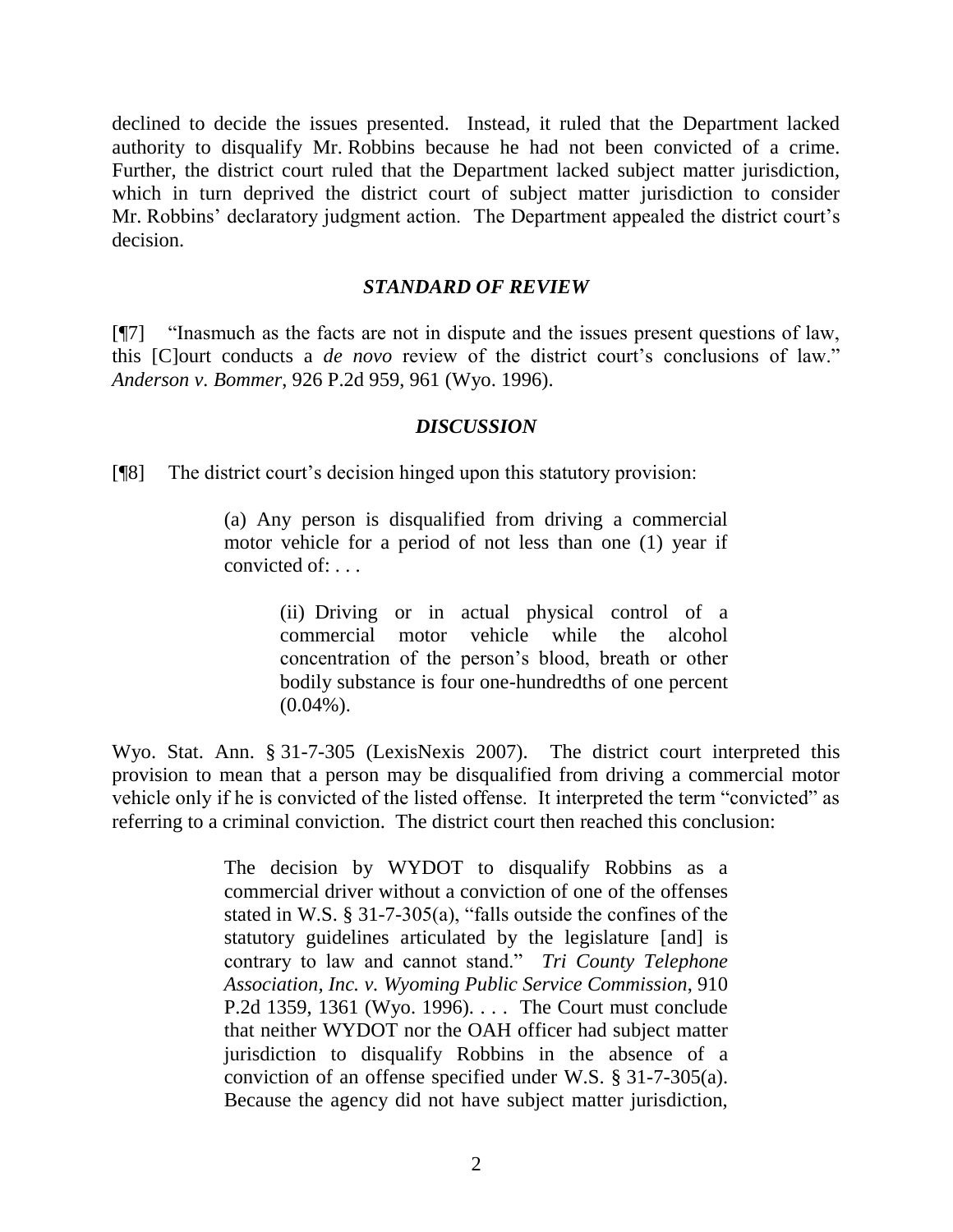this Court will not address the constitutional issues raised by Robbins.

[¶9] We need not decide if the district court was correct in its ruling that a criminal conviction is required before a person may be disqualified from driving a commercial motor vehicle.<sup>1</sup> Even if that is so, it does not mean that the Department lacked subject matter jurisdiction to disqualify Mr. Robbins. This is demonstrated in the case relied upon by the district court. In *Tri County Telephone*, 910 P.2d at 1361, we ruled that the agency's action was "not supported by the requisite statutory authority." We therefore reversed the agency decision and remanded the case for further proceedings. We did not hold that the agency lacked subject matter jurisdiction, or that the Court lacked jurisdiction to decide the case.

[¶10] In *State v. Kraus*, the Department suspended Mr. Kraus's driver's license because of "three convictions, one in the justice court for Sheridan County, Wyoming; one in the justice court for Hardin, Montana; and one in the justice court for Townsend, Montana." 706 P.2d 1130, 1131 (Wyo. 1985). Under the statutes then in effect, however, "convictions for driving while under the influence of intoxicating liquor in other states or under Wyoming municipal ordinances cannot be relied upon to suspend drivers' licenses." *Id.* Mr. Kraus filed a declaratory judgment action seeking to have his license restored. We agreed with Mr. Kraus that the Department had improperly suspended his license. However, we did not rule that the Department lacked subject matter jurisdiction over Mr. Kraus's case, or that the district court lacked subject matter jurisdiction over Mr. Kraus's declaratory judgment action. Rather, we affirmed the district court's order requiring the Department to restore Mr. Kraus's driver's license. We would not have done that  $-$  we could not have done that  $-$  if the Department, the district court, or this Court lacked subject matter jurisdiction over the case.

[¶11] The Department's authority to disqualify Mr. Robbins from operating commercial motor vehicles is found in the statutes. Wyo. Stat. Ann. § 31-7-307. The Department had subject matter jurisdiction to decide Mr. Robbins' disqualification case. Whether that decision was consistent with the statutory requirements or not, the Department still had subject matter jurisdiction to consider Mr. Robbins' case.

[¶12] The statutes also provide the district court with subject matter jurisdiction over Mr. Robbins' declaratory judgment action. Pursuant to Wyo. Stat. Ann. § 1-37-102:

> Courts of record within their respective jurisdictions may declare rights, status and other legal regulations whether or

 $\overline{a}$ 

 $1$  The Department contends that conviction of a criminal offense is not required because "conviction" is defined by statute to "include . . . *a determination of a violation in* a court of original jurisdiction or *an administrative proceeding*." Wyo. Stat. Ann. § 31-7-102(a)(xi)(A) (emphasis added).